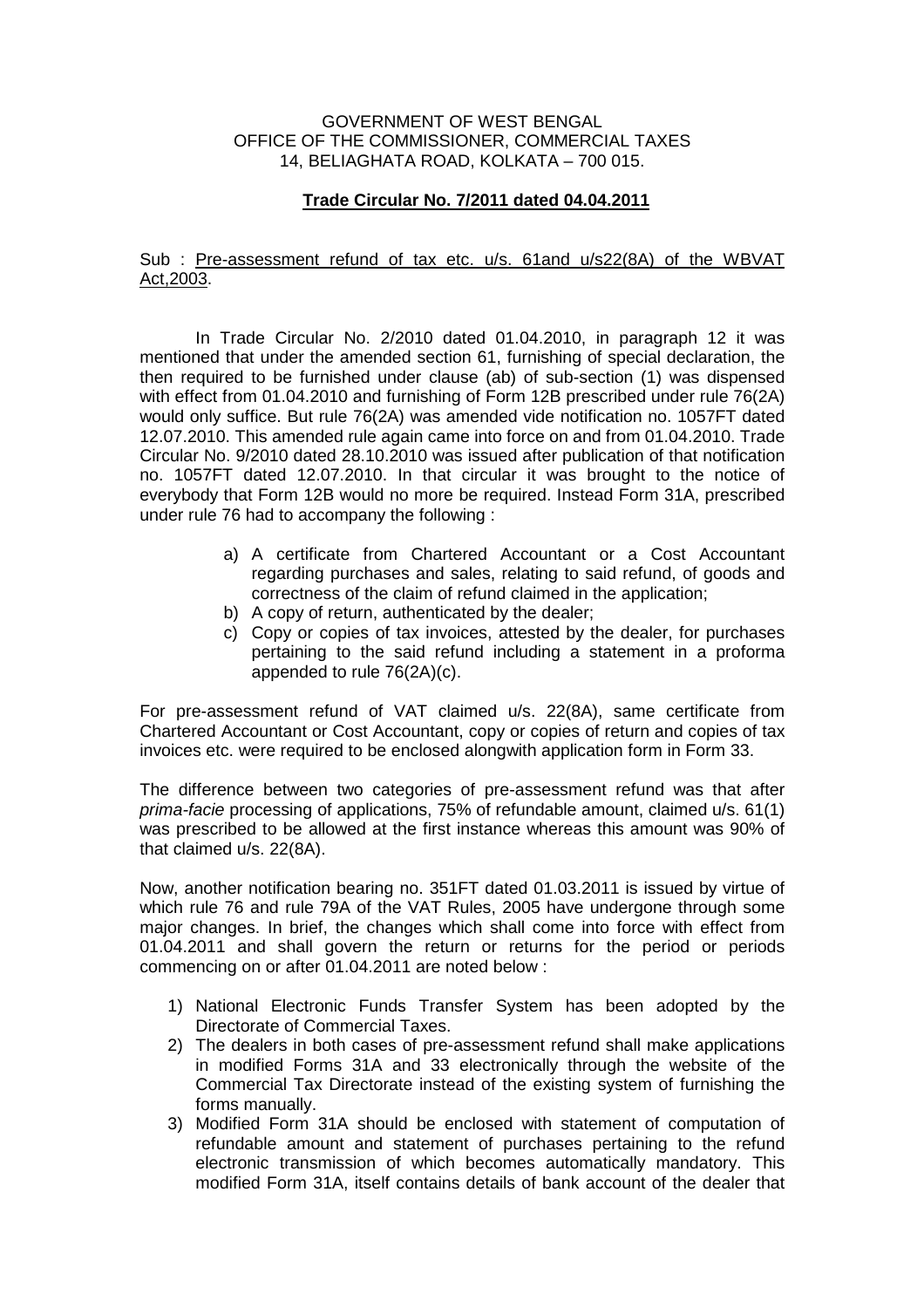would facilitate electronic fund transfer. Modified Form 33 on the other hand should be enclosed with the same type of computation of refund sheet and statement of purchases pertaining to the refund. Here also modified

(2)

 Form 33 itself contains details of bank account of the dealer that would facilitate electronic fund transfer. Besides above, pieces of information connected with certificate of eligibility issued to the dealer have been made part of the particulars of Form 33.

- 4) This time a dealer coming u/s. 61(1) will claim only 75% of excess ITC as refund under rule 76 and a dealer coming u/s. 22(8A) will claim only 90% of the 75% of excess ITC as refund.
- 5) Form 32 is modified which is required to be transmitted electronically along with Form 31A by the dealer coming u/s. 61(1). In Part B of this Form, a dealer is required to furnish information on clearance of consignment by Customs Authority and acknowledgement of receipt of goods by vessel/aircraft/road authority.
- 6) Electronic filing of application for condonation of delay, if there is any delay in filing Form 31A or 33, is made mandatory this time.
- 7) Submission of the paper form of Form 31A, statements, Form 32, physical Forms 35, 36, 37 and acknowledgement, within fifteen days from the date of electronic transmission in case of refund u/s. 61(1) and of the paper form of Form 33 and statements and acknowledgement, within fifteen days from the date of electronic transmission is made compulsory. A copy of return, certified by the dealer and certificate from Chartered Accountant or Cost Accountant are to be submitted along with paper form of Form 31A and Form 33. Submission of copies of tax invoices for purchases has this time been dispensed with.
- 8) Date of receipt of paper copy of forms along with all enclosures shall be deemed to be actual date of receipt of refund applications.
- 9) If found admissible after adjustment made against past unpaid dues, the Central Refund Unit (CRU) will refund the claimed 75% of the excess ITC falling u/s. 61(1) and claimed 90% of the 75% of excess ITC falling u/s. 22(8A) electronically and the respective amounts will be transferred to the dealers' accounts through National Electronic Funds Transfer System.
- 10) The balance 25% of excess ITC falling u/s. 61(1) and balance 10% of the 75% of excess ITC falling u/s. 22(8A) will be taken care of in course of assessment to be made by the assessing officers u/s. 46.

All concerned are requested to bring the contents of this circular to the notice of the dealers.

> (H.K. Dwivedi) Commissioner, Sales Tax, West Bengal.

|                                                                              | Memo No $214(500)CT/PRO$ | Dated: |
|------------------------------------------------------------------------------|--------------------------|--------|
|                                                                              | 3C/PRO/2008              |        |
| Copy forwarded for information and necessary action to:                      |                          |        |
| 1) The Principal Secretary, Finance (Revenue) Department, Government of W.B. |                          |        |
|                                                                              |                          |        |

 $\text{nted:} \quad 06.04.2011$